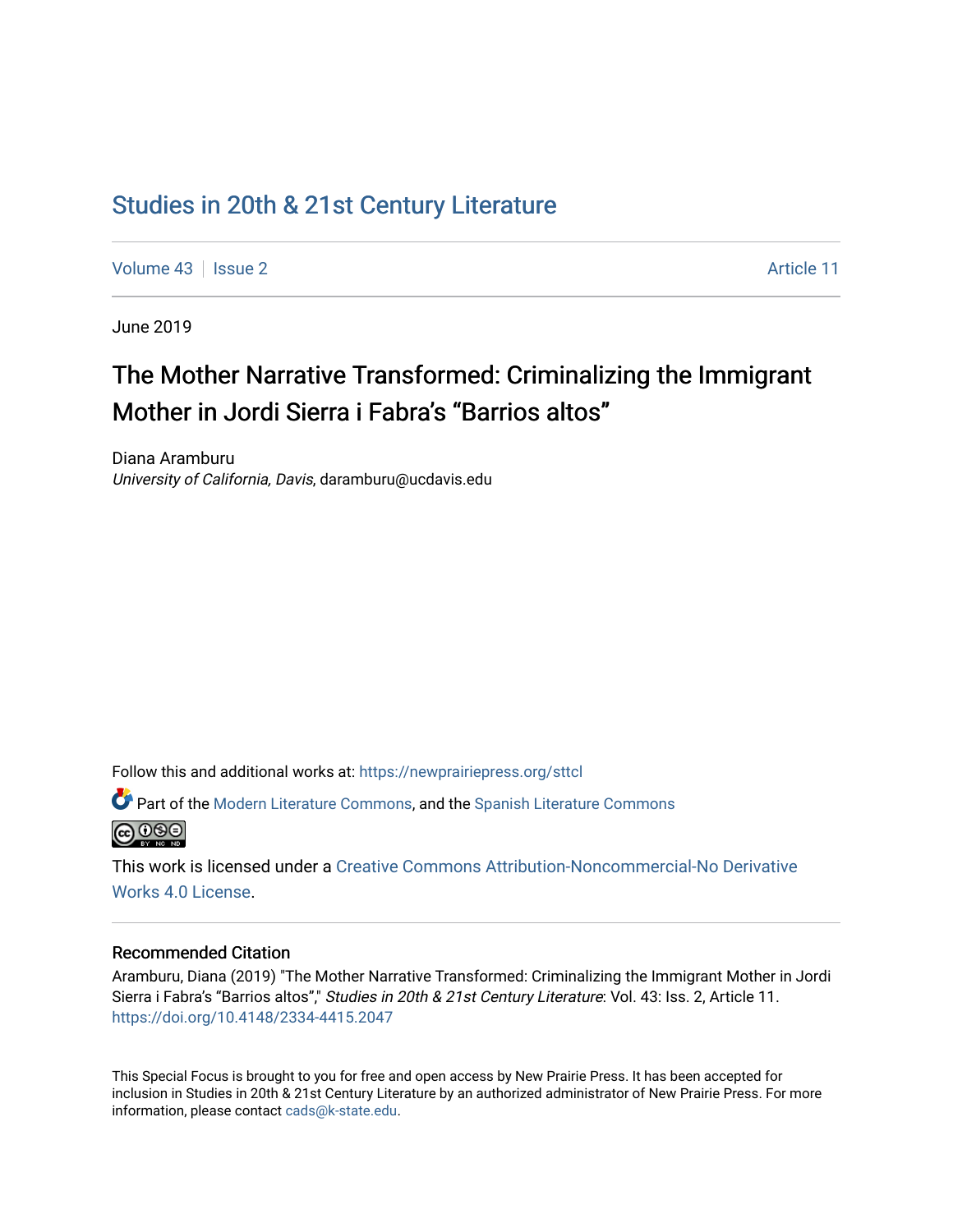## The Mother Narrative Transformed: Criminalizing the Immigrant Mother in Jordi Sierra i Fabra's "Barrios altos"

#### **Abstract**

With the ongoing financial crisis and the influx of refugees and other migrant communities in Spain, the "immigrant problem," combined with a narrative that reflects upon the economic crisis, has become a focal point for numerous genres, including that of crime fiction. While the immigrant narrative has been mostly presented from the vantage point of the autochthonous community, recent contributions to migrant literature in Spain have refocalized this perspective, and privilege the immigrant's plight to evoke the reader's empathy. This article examines how Jordi Sierra i Fabra's 2013 "Barrios altos" ("A High-End Neighborhood," 2011) problematizes the representation of the immigrant mother in contemporary Spanish crime literature. By exploring how and why the Filipino maid, Felipa, is criminalized in Sierra i Fabra's short story, this article argues that Sierra i Fabra combines a narrative of criminalization with a revenge narrative to complicate our reading of the immigrant mother, a character that cannot be read as a criminal unless she is understood as a victim as well. The immigrant mother's hybrid condition in Sierra i Fabra's short story signifies a transformation of the mother in crime fiction by presenting a character type that transgresses the border between victimhood and criminality due to a heightening in her maternal vulnerability.

#### Keywords

immigrant mothers in crime fiction, Jordi Sierra i Fabra, "Barrios altos", "A High-End Neighborhood", criminal mothers, criminal mother narrative

#### Cover Page Footnote

This article forms part of a larger project of studying motherhood in crisis. An earlier version of this paper was presented at the NEMLA conference in March 2017.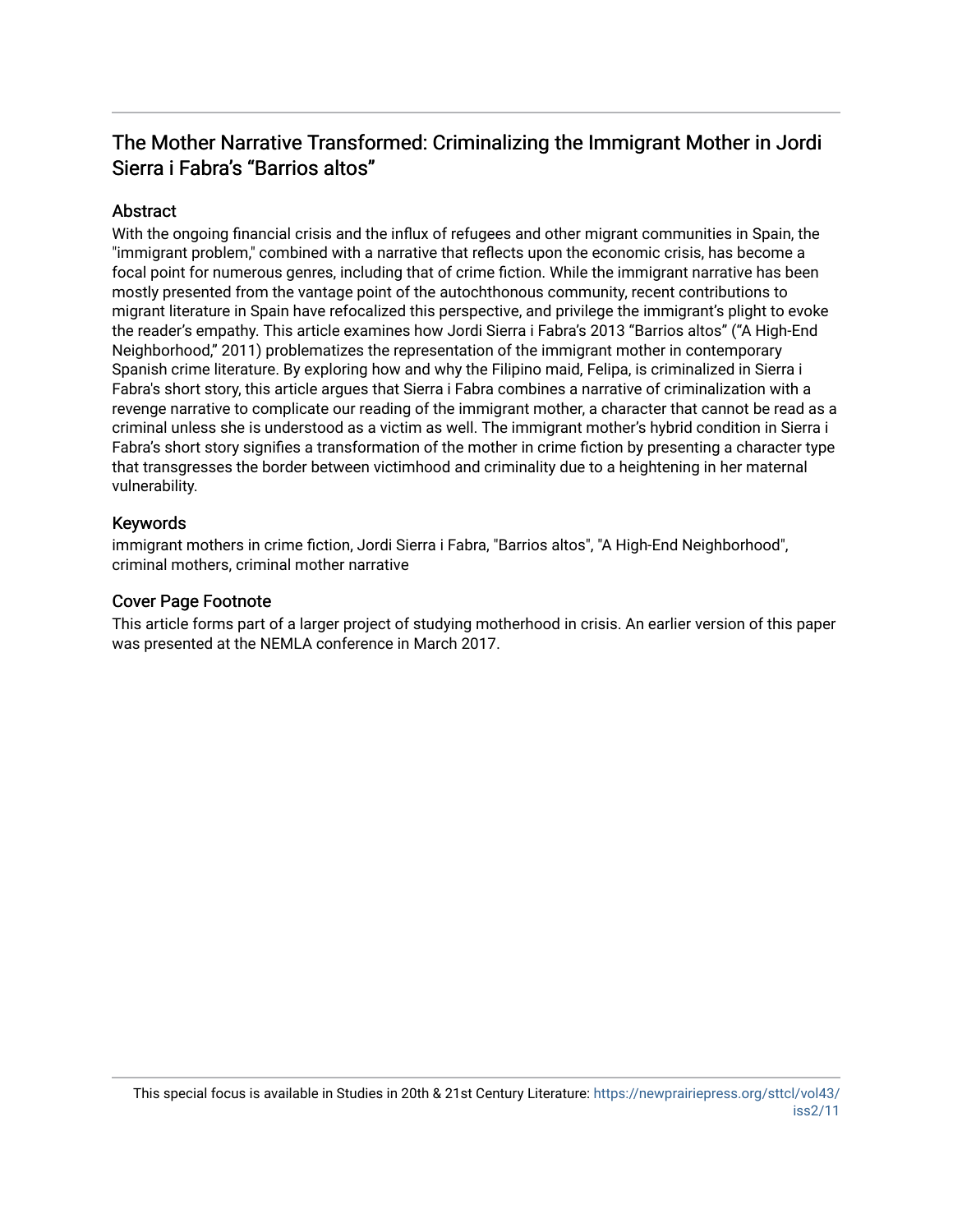#### The Mother Narrative Transformed: Criminalizing the Immigrant Mother in Jordi Sierra i Fabra's "Barrios altos"

### Diana Aramburu *University of California, Davis*

When we think of the role of the mother in crime or suspense genres, our thoughts often turn to a castrating maternal figure responsible for her son's criminalization and subsequent transformation into a serial killer. Norma Bates, in Robert Bloch's *Psycho* (1959), Alfred Hitchcock's 1960 filmic adaptation, and the more recent television series, *Bates Motel,* is a primary example of this maternal trope. <sup>1</sup> While the symbol of the monstrous or castrating mother is not particular to the twentieth century, a new version of the maternal emerged alongside the revised motherhood discourses born of feminist and other liberation movements of the 1970s. These movements created, to use E. Ann Kaplan's words, "a crisis in the area of nurturing" that continues to predominate in contemporary fictional and visual narratives (141). And yet, as Kaplan rightly points out, "there has been little real exploration of the deep, underlying cultural dilemmas that motherhood involves on both an economic/social/institutional level and on the psychoanalytic one" (139). With the increase in terrorism and political violence of the last twenty years as well as the global financial collapse of 2008, however, the figure of the mother, specifically of the criminal mother, has been revisited. A new discourse about her has surfaced, one in which the maternal function is clearly in crisis and so necessitates her visibility.

In response to the extreme impacts of the financial downturn of 2008 in Spain, social movements, such as 15-M and, more recently, those protesting gender violence and femicide, cultural production in the form of films, music, art, and literature have emerged. The crisis has also sparked a crime fiction publishing boom as writers of detective and crime fiction are using the genre in its novelistic, short story, and graphic form to explore the social effects of the economic collapse in Spain. <sup>2</sup> Moreover, with the recent influx of Syrian refugees and other migrant communities in Spain, immigration and the changes it has brought to the sociocultural landscape has also become a focal point for numerous genres, including that of crime literature. According to Shanna Lino, Spanish crime fiction has been addressing the country's immigration policies and the criminalization of migrant communities since before the 2007-2008 crisis:

a growing group of authors . . . since 2001[] have addressed issues surrounding contemporary immigration to Spain within the well-established generic codes of crime fiction. . . . [They] range from the classic hardboiled and police procedural varieties to more experimental subgenres that engage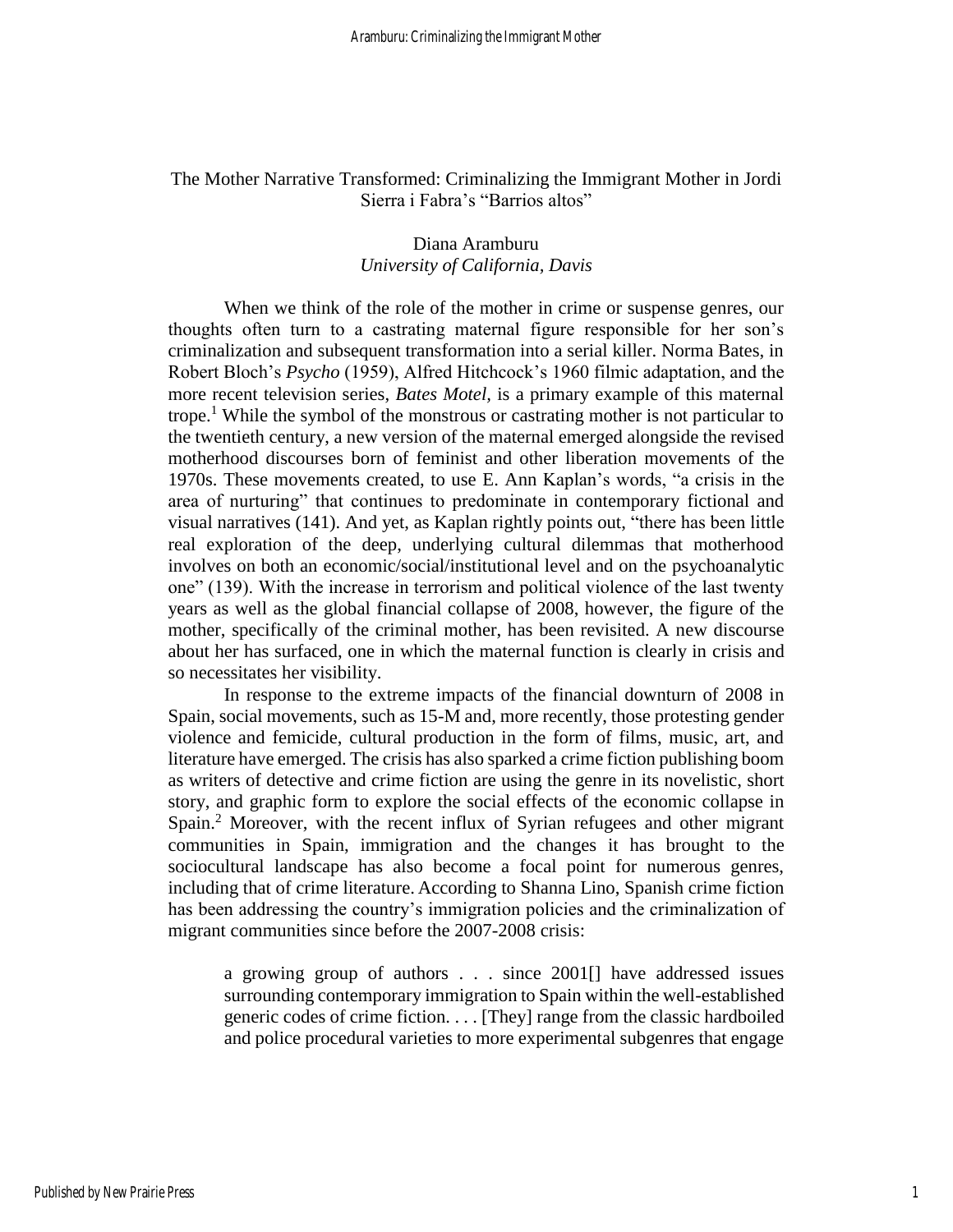the postmodern and postcolonial conceptions of truth and identity. ("Mediated Moralities" 37)

Although Lino refers to the longer narrative form, her argument also applies to the short story genre. Since 2001, and more poignantly since the crisis, the authors who employ shorter narratives have utilized the crime fiction story to problematize the harsh economic and social reality surrounding immigrant incorporation.

Mostly presented from the vantage point of the autochthonous community, recent contributions to literature depicting migrants in Spain have refocalized this perspective, instead privileging the immigrant's plight and evoking the reader's empathy. Concentrating on the representation of the female migrant domestic worker in crime fiction, Jordi Sierra i Fabra's 2013 "Barrios altos" ("A High-End Neighborhood" 2011) complicates immigrant integration in contemporary Catalan society by demonstrating the process by which the Filipino maid and mother, Felipa, is criminalized. Felipa poisons and kills the high-class Barcelona family that she works for in response to the years of abuse that she has suffered at their hands. The narrative explores a politics of vulnerability in relation to this immigrant mother, but in doing so, also links vulnerability to forms of resistance. As Judith Butler, Zeynep Gambetti, and Leticia Sabsay argue, "vulnerability emerges as part of social relations, even as a feature of social relations" (4) because "vulnerability and invulnerability have to be understood as politically produced, unequally distributed through and by a differential operation of power" (5). While vulnerability is oftentimes related to victimization, it can also take part in "strategies of resistance" (6). In the case of the immigrant mother and domestic worker, Felipa, rebellion and resistance come in the form of criminalization, but also evoke empathy.<sup>3</sup> I argue that "Barrios altos" employs a narrative of vulnerability to evoke feelings of empathy and complicity in the reader by staging and detailing what drives the protagonist to violence.

By creating a space for the reader to engage on a subjective level, "Barrios altos" elicits a reaction, a resistance to sociopolitical frameworks that increase the vulnerability of female migrant domestic workers like Felipa.<sup>4</sup> I demonstrate that the narrator's complicity in presenting Felipa's situation emphasizes the motives for her turn to crime, which according to Anna Maria Villalonga is what the feminized version of crime fiction looks to expose (see Geli).<sup>5</sup> As Villalonga clarifies, there is a change in how female crime fiction represents violence in the genre because it is not meant for gratuitous pleasure or consumption by the reading public. Instead, it should be understood as a specific instrument for action. Maria Xosé Agra Romero has previously suggested in "Violencia(s)" ('Violence/s') that female crime fiction provides a generic space which allows readers not only to understand and accept that women are capable of violence, but also to reflect upon and examine their motives, their choice to resort to violence (20-21). The feminized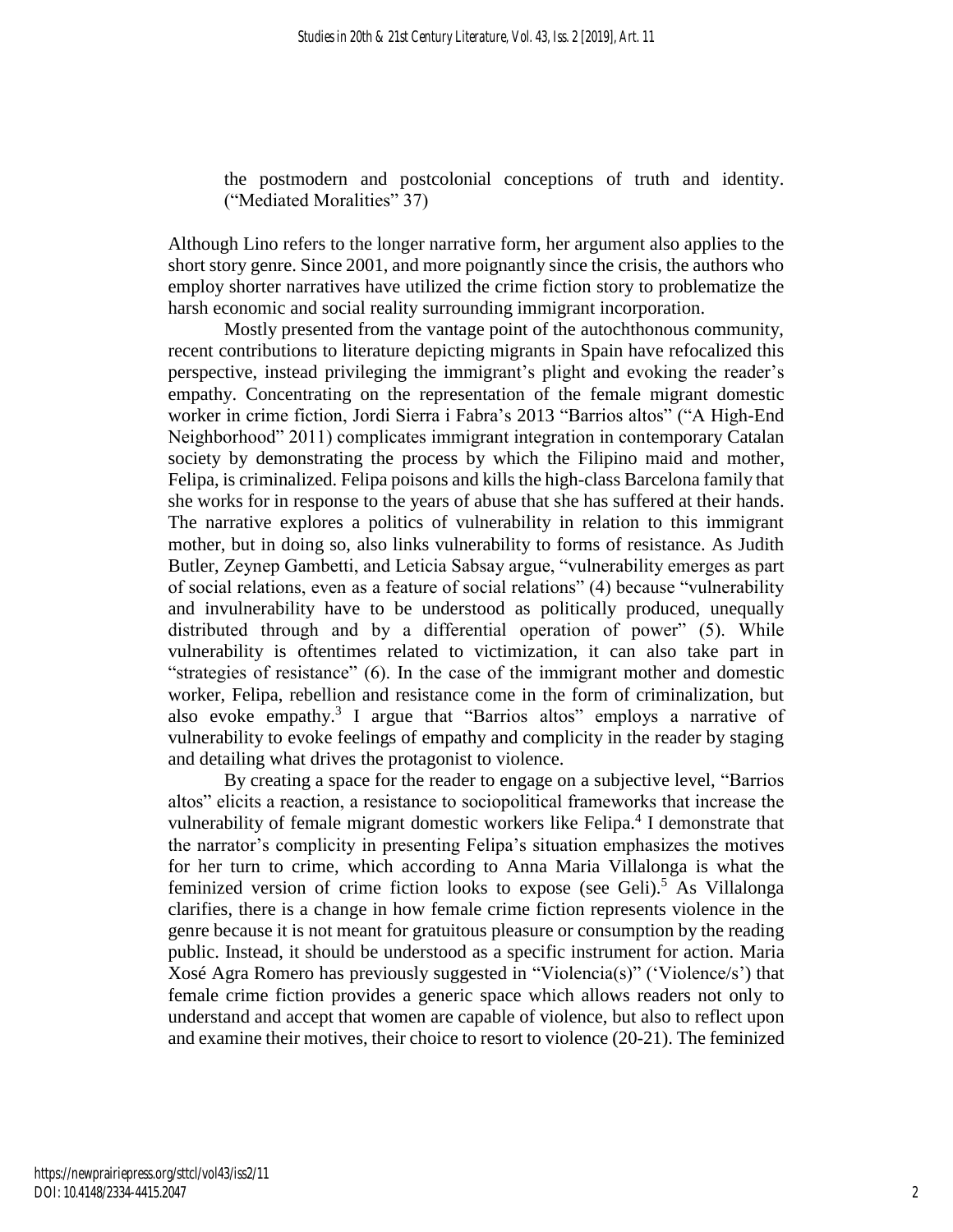model of the genre demonstrates that the choice to resort to violence is often a response to certain contexts, whether these are political, social, or economic, or to a heightened sense of vulnerability, which I suggest is the case in "Barrios altos." In "El relat negre femení en català" ('The Female Noir Story in Catalan'), Villalonga posits that while the personal and emotional component still play a crucial role in terms of the motive and drive to commit the criminal act, female violence is not framed as irrational or improvised in the woman-centered variety of the genre, but as structured and at times even rehearsed. Analyzing women offenders in this way and taking into account the political, social, or economic complications that frame their criminal acts problematizes the construct of the female delinquent, and this, I propose, is what Sierra i Fabra emphasizes in "Barrios altos."

In Sierra i Fabra's story, we witness firsthand the process by which Felipa is criminalized as the narrative takes us through how each member of the family displays their abuse and discrimination of her. Here, the narrative of criminalization combines with a revenge narrative. I claim, however, that the female migrant domestic worker cannot be read as a criminal unless she is understood as a victim, because this character type transgresses the border between victimhood and criminality. Lino has previously proposed that

la formulación *femme fatale* podrá presentar la enunciación más productiva para la reivindicación de la mujer en la novela negra sobre la inmigración ya que este personaje—femenino y *otro* por definición—encauza un desenlace que no encuadra necesariamente con el establecido orden patriarcal peninsular ("Víctima, detective y femme fatale" 67; *emphasis in original*)

The femme fatale formulation may present the most productive enunciation for the vindication of women in the crime novel about immigration since this character—female and *other* by definition—channels an outcome that does not necessarily fit with the established patriarchal Spanish peninsular order. ('Victim, Detective, and Femme Fatale' 67, *emphasis in original*)

In "Barrios altos," however, there is a new formulation in which the female migrant bridges both the *mujer-víctima*, the female victim, and also the criminal state because she is a new hybrid form. Moreover, Felipa is not only a hybrid victimcriminal, but she is also an immigrant and a mother, and violence partly stems from her maternal function. Felipa, who has been consistently mistreated by the family that she has been working for, is finally pushed over the edge when her employers refuse to let her return to see her family in the Philippines. After all the abuse that she has suffered at their hands in order to send money back to her children and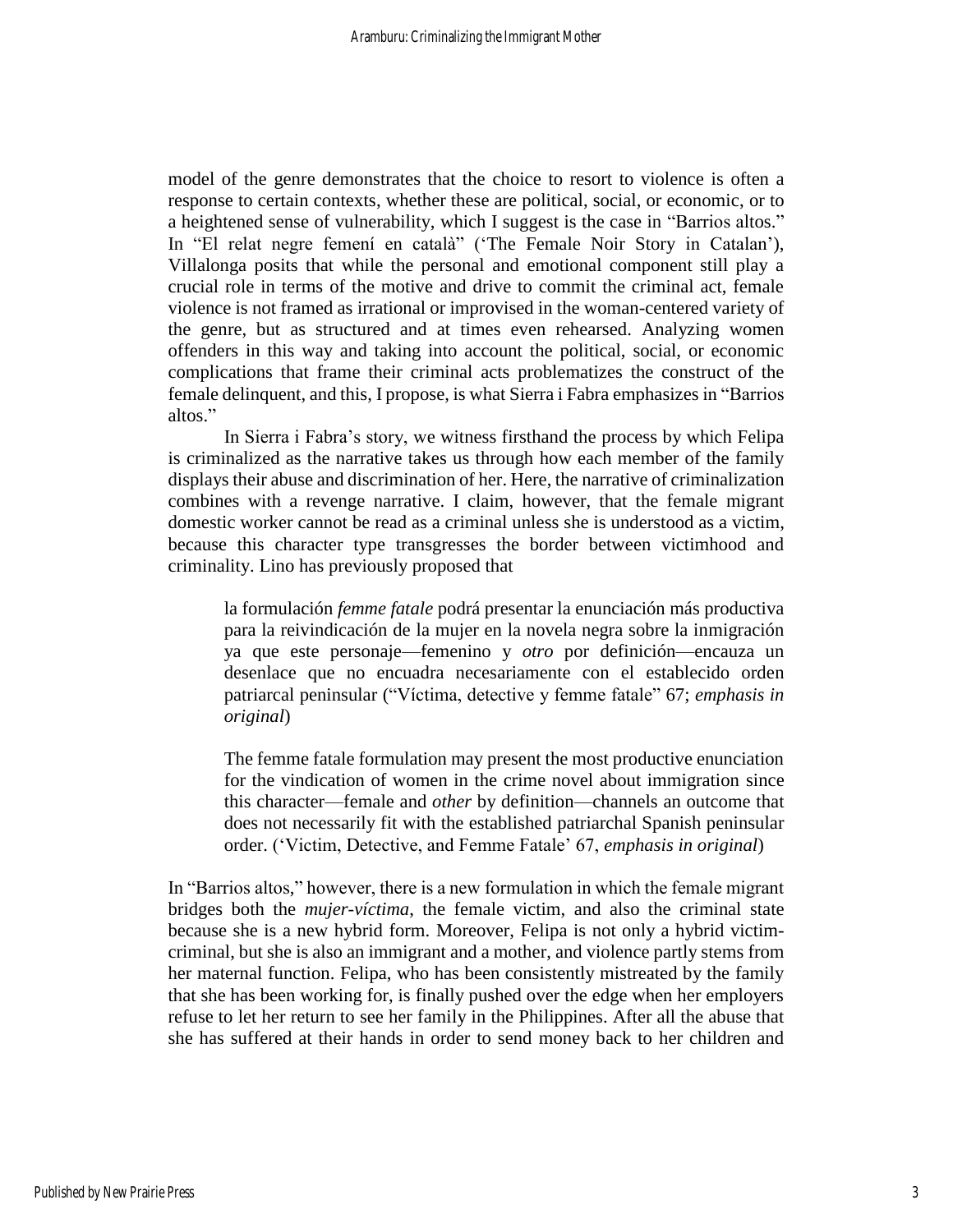mother, their refusal to allow her to see her children during Christmas compels her to enact her revenge. I argue that motherhood is responsible for Felipa's hybrid condition of victim-criminal, providing the link between victimization and criminalization. Motherhood functions as a threshold for violence propelled by the economic and immigration crises.

Since "Barrios altos" details a criminalization that is directly related to the maternal function, Caron Gentry and Laura Sjoberg's framework for analyzing female political violence by employing the mother, monster, and whore narratives proves particularly useful. In the mother narrative, "women, playing their role as mothers, even when it has gone awry, are not responsible for their 'maternal instincts', or the violence that they cause because of them" (Gentry and Sjoberg 80). I am particularly interested in how the mother narrative has been adapted in "Barrios altos" to address the sociopolitical and, though to a lesser extent, the economic situation in Spain. Felipa's justification for committing her crime employs the mother narrative to a certain extent, but also complicates it by establishing other motivating factors like the immigration and socioeconomic crises. In fact, I propose that the mother narrative is a changed narrative due to how these external factors have transformed it, causing motherhood itself to come into a state of heightened vulnerability.

In "Barrios altos" the mother narrative provides the framework for the crime since it is only after José María refuses to let Felipa return to the Philippines for Christmas that she makes the decision to kill the entire Morales Masdeu family. Here, the mother narrative takes on a different tone since Felipa's act of vengeance is not directly connected to her children, but more so is retribution for the abuse that she has suffered. Felipa's murder of her tormentors is purposeful, the result of the trauma that she has experienced, and not an impulsive or a rage-filled reaction. Rather she concocts a plan that requires detailed preparation and scheming. According to Cathy Caruth, "trauma is not locatable in the simple violent or original event in an individual's past, but rather in the way its very unassimilated nature the way it was precisely *not known* in the first instance—returns to haunt the survivor later on" (4; *emphasis in original*). Subject to torment by each of the family members, this forces Felipa to confront her constant victimization and vulnerability, and as a result, to eliminate her victimizers.

The plot of "Barrios altos" mostly develops in the domestic sphere, more specifically in a high-class apartment in the Barcelona neighborhood of Turó Parc. It can be divided into two parts, the first detailing the abuse that Felipa suffers at the hands of each of the four family members and the second recounting the crime—her planning and later murder of the family. As the narrative is focalized through her for the most part, we experience and become witnesses to the abuse that she suffers from each of the family members. Beginning with Pelayo, the tenyear-old boy that she babysits, we witness the verbal abuse that she must endure as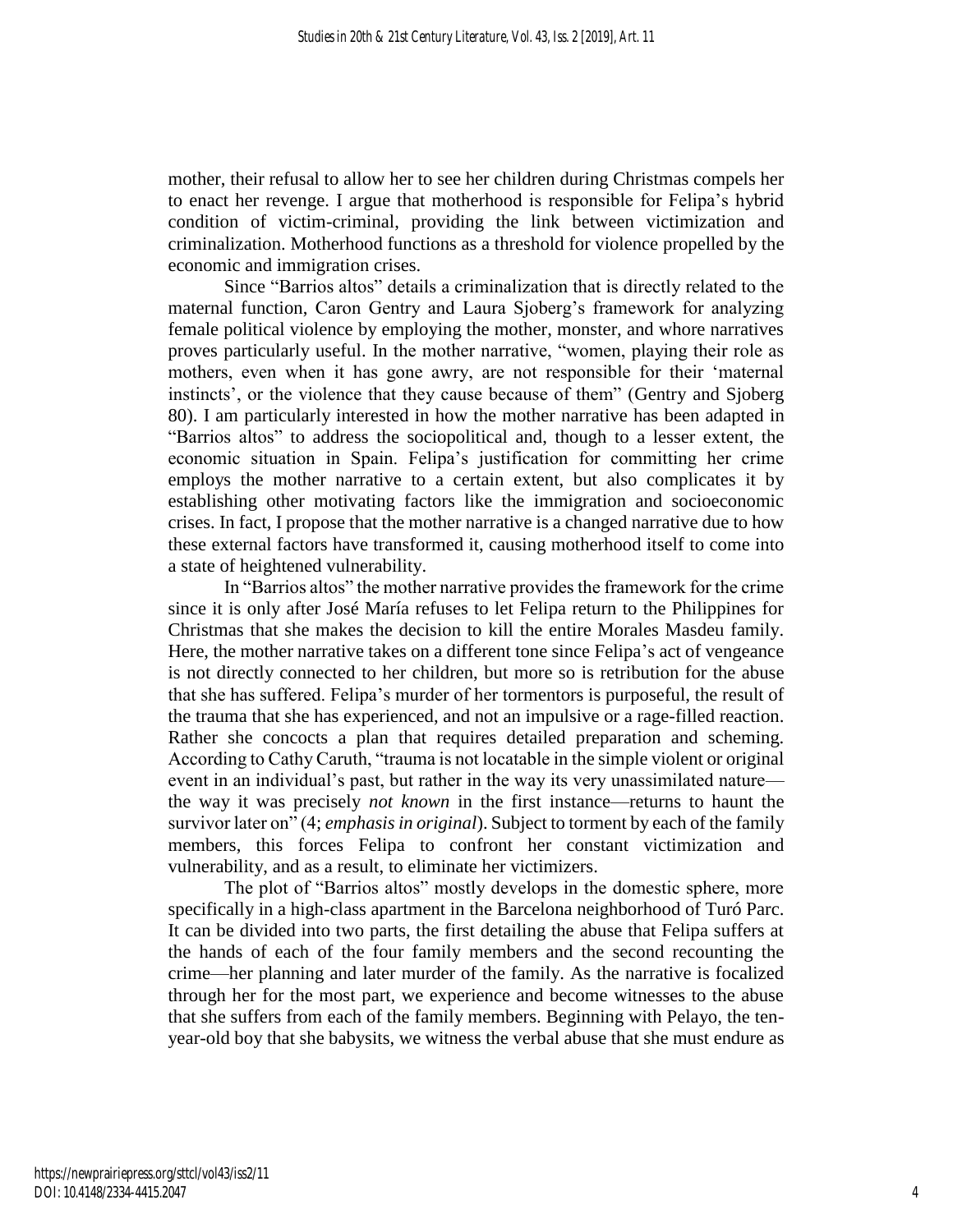we observe the barrage of insults and maltreatment that he hurls at the meek and passive Felipa:<sup>6</sup>

-Entonces acompáñame. Se supone que estás aquí para servirme, ¿no? -Entre otras cosas, señorito.

-Eres más tonta…A veces entiendo que te echaran de tu país.

-A mí no me echaron. Me vine a España para…

-¡Bah, vete a la mierda! ¿Nos vamos o qué? (146)

"Then come with me. You're supposed to be here to serve me, right?" "Among other things, master."

"You're so stupid… Sometimes I understand why they kicked you out of your country."

"They didn't kick me out. I came to Spain to—"

"Oh, go to hell! Are we going or what?" (139)

Provoking a mix of disgust towards Pelayo and sympathy for the Filipino maid, the narrator further exposes the boy's racist thinking when she tries to hold his hand and he refuses because "[d]ice que suda, que huele mal, que no es más que una india, como todas. Y cuando le recuerda que en Filipinas no son indios, él le dice que lo ha mirado en un mapa y que allí todos sí son indios, porque no se puede vivir tan lejos de América del Norte o de Europa sin ser indios" (147) 'He says that she sweats, that she smells, that she's nothing but an Indian, like all of them. And when she reminds him that in the Philippines they don't have Indians, he says he looked it up on a map and they're all Indians, because they can't live that far from North America and Europe and not be Indians' (140). The narrator further evokes our feelings of solidarity and empathy towards Felipa when we learn that the other mothers and babysitters leave the park upon seeing Pelayo enter: "algunas miradas convergen en ellos sin disimulo. Miradas de disgusto, miradas de rechazo. Miradas. . . . Las demás sirvientas ya no se le acercan. Las madres no hablan con ella. Está sola" (147) 'people stare at them quite blatantly. Looks of disgust, looks of rejection. Looks. . . . Other nannies don't come near her anymore. Mothers don't talk to her. She's alone' (140). This avoidance and rejection by the other mothers and babysitters have to do with Pelayo's actions, his cruelty towards her and the other children as well. Thus, the boy's verbal abuse of Felipa further aggravates her state of vulnerability. Felipa is rejected not only by the family that she works for, but also by everyone who surrounds her, in particular those at the park who witness how the abusive Pelayo mistreats her. And yet, no one intervenes. Instead, they leave her alone with her abuser. The scene symbolically ends with a Turó Park that is slowly emptying until there are only two people left—Pelayo and Felipa. The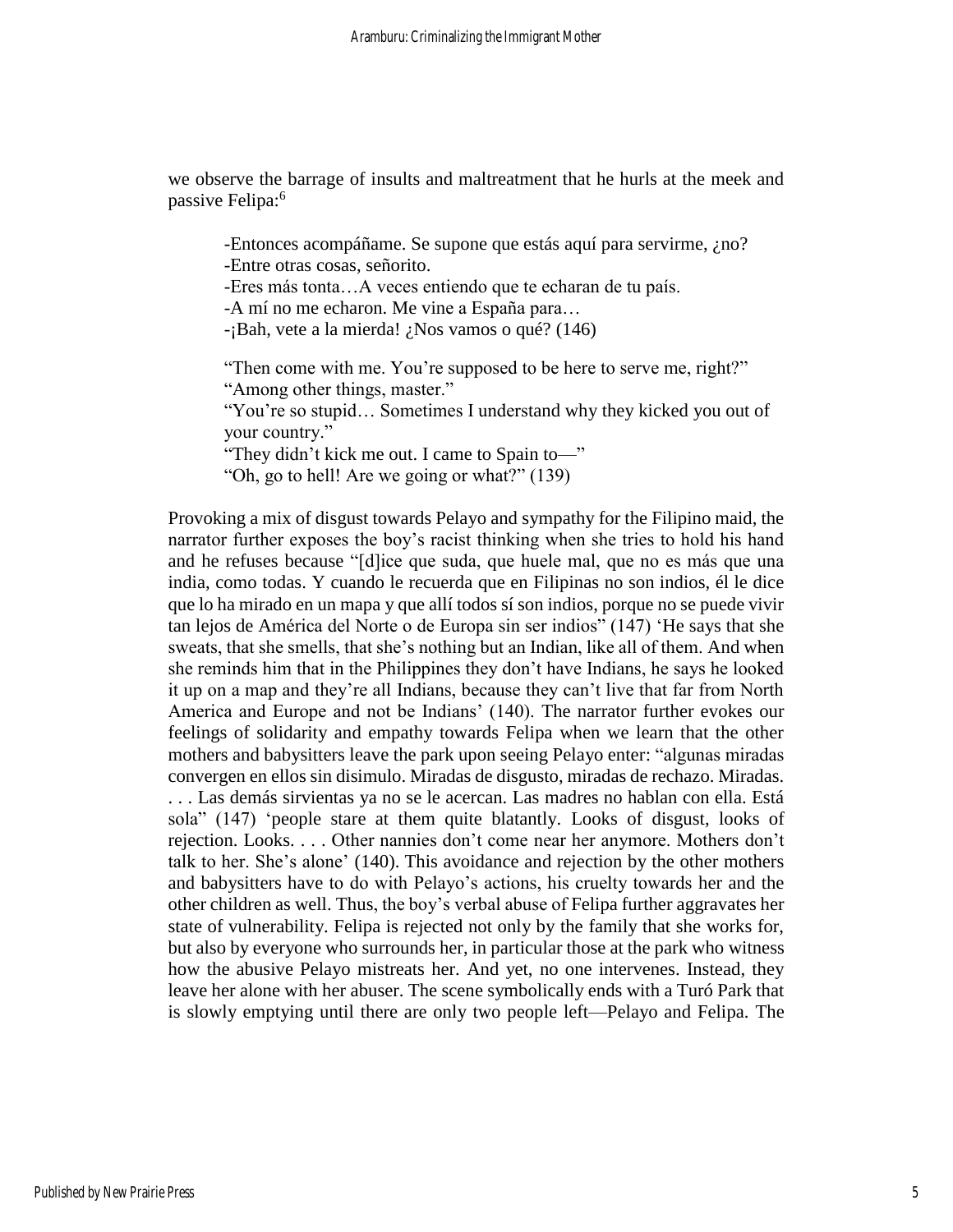final image of the vacant Turó Park indicates the lack of a social response towards female migrant domestic workers who are victims of these types of abuse.

The next vignette not only reproduces the racist tone of the scene with Pelayo, but adds an extra element as Vanesa, the teenage daughter of the family, criticizes Felipa's sexuality and maternity. Like the episode with Pelayo, Turó Park also frames Felipa's encounter with the cruel teenager when she catches her with a boy in front of the apartment building as she gazes at the park from the balcony. Prior to seeing Vanesa, we are privy to the following reflection:

Si hace buen tiempo sale a la terraza y contempla los árboles silenciosos y oscuros, tan cerca de sus manos, tan lejos de su vida. Los barceloneses dicen que el Turó Park es el parque más bonito de la ciudad, pequeño, triangular, cómodo, lleno de rincones para perderse, sentarse, leer el periódico, tomar el sol en las zonas abiertas, pasear a los perros, jugar o caminar a la sombra de los altos, muy altos árboles y las masas de cuidados matorrales. Un parque de parejas de casa bien, de ancianos ricos auxiliados por sus acompañantes de rostros tristes y añorados y de niños con institutrices y criadas de uniforme, todas extranjeras, como ella misma.

Un parque de barrios altos. (148)

If the weather is good, she goes out to the balcony and gazes at the dark and silent trees, so close at hand, so far from her life. People in Barcelona say Turó is the city's most beautiful park: small, triangular, cozy, with plenty of places in which to get lost, to sit down, to read the paper, to absorb the sun in open spaces, to walk the dog, to play, or to amble about under the shadows of the tall trees and all the well-manicured shrubs. It's a park for prosperous couples, rich old men aided by assistants with sad faces full of longing, and children with governesses and uniformed maids, all foreign, just like her.

A park in a high-end neighborhood. (141)

As this reflection underscores, the park is beyond Felipa's reach, and she remains marginalized from it, unable to enjoy or become a part of it. Instead, distinctions and boundaries are reified: those who enjoy the high-end park versus those who work or care for the high-end park goers, immigrant women, foreigners like Felipa. The park symbolizes the lack of immigrant integration as these foreigners are visually "othered" either in their emotional responses to their situation or because of their required uniforms.

Unlike Pelayo, Vanesa is described as beautiful, but the narrator makes sure to affirm from the beginning that "es una zorra"  $(148)$  '[she] is . . . a slut'  $(141)$  and later adds to this saying that "[e]s una niña. También un diablo" (148) 'She's a mere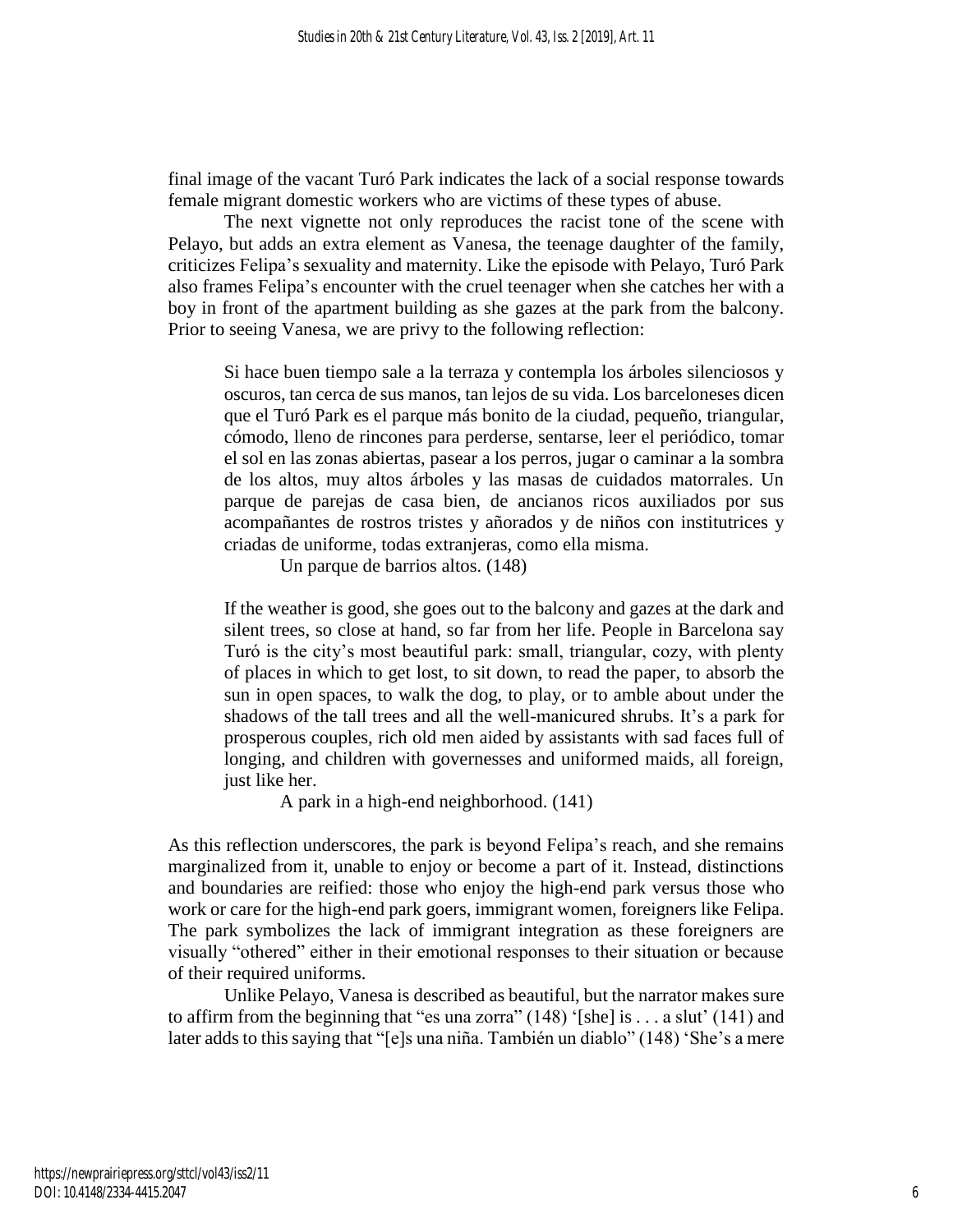girl. A devil too' (141). After Felipa catches her being fondled by a boy outside their apartment building, the narrator reproduces a dialogue that takes place between them, showcasing the girl's spitefulness. The scene with Vanesa builds on the discrimination espoused by the young Pelayo, but enters the realm of the sexual in the first part of the episode before turning to the maternal in its second half. Vanesa begins by provoking Felipa, saying that "-Vosotras a los once o doce años ya estáis liadas, ¿no? -¿Liadas? -Dale que te pego, haciéndolo como conejas" (150) 'You people were already doing it when you were like eleven or twelve, right?' 'Doing it?' 'C'mon or I'll smack you. Doing it like rabbits' (143). Looking to embarrass Felipa with respect to her sexuality, Vanesa, like her brother, uses a discriminatory discourse, articulating not only her racist thoughts on immigrants, but also her sexism. The implication is that immigrants are like animals because they do not control their sexual impulses.

Vanesa, therefore, demeans Felipa during the first part of this encounter by animalizing her. Seeing that her nastiness has not reached its intended outcome, she then proceeds to question her role as a mother:

 $-i$ . Te puedo hacer una pregunta?

Su cara de desprecio, de niña resabiada, le revela que la pregunta no va a gustarle.

-Claro.

-¿Qué estás haciendo aquí?

-Trabajo, señorita. Trabajo.

-Me dais asco—su rostro acentúa la repugnancia que siente—. Os venís a España con una mano delante y la otra atrás, a cuidar a los hijos de las otras porque no podéis alimentar a los vuestros. ¿Entonces por qué los tenéis? (151)

"May I ask you a question?"

From the look of contempt on the face of this know-it-all, Felipa is sure the question won't be to her liking. "Of course."

"What are you doing here?"

"Working miss. Working."

"You're revolting." Her face stresses the disgust. "You come to Spain penniless and take care of other people's children because you can't feed your own. Why do you have them then?" (144)

Demonstrating not only spite, Vanesa is both vindictive and vicious, revealing her hatred towards Felipa, her rejection of the immigrant mother that has come to Spain to provide for her children. Vanesa criticizes her role as a mother as we learn that the Filipino maid, who arrived in Barcelona following her husband Manuel's death,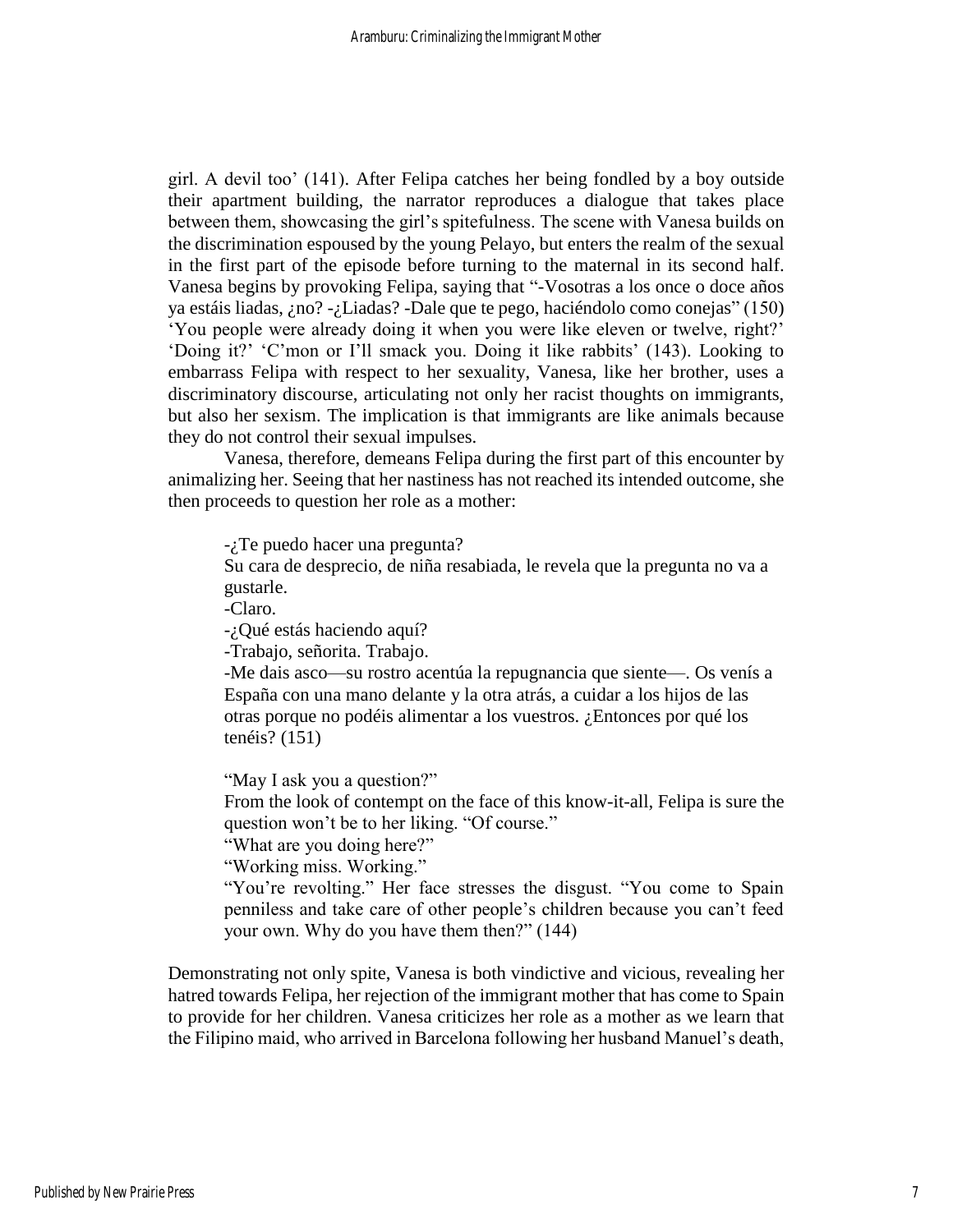has not seen her children in three years because they are living with Felipa's mother. Vanesa forces Felipa to confront how vulnerable her role as a mother has become, and the scene ends in something of a staredown as Vanesa obtains the answer that she wants from Felipa, depicting her as a bad mother. By heightening the state of Felipa's vulnerability, Vanesa contributes to what will fuel Felipa's turn to crime and ultimate revenge on the family.

The next section continues the personal and humiliating attacks with Laia Masdeu Porta, Pelayo and Vanesa's mother, who is described by the narrator as "una negrera" (152) 'a slave driver' (145). The abuse against Felipa continues *en crescendo*, augmenting during each encounter with a new family member and reaching its climactic point with Laia. To illustrate Laia's intense hatred of the maid, the narrator allows us access into her innermost thoughts as she returns home from the gym through Turó Park, which acts as our narrative frame once again:

Por Dios, todas son iguales. Una manada de muertas de hambre. Y eso que Felipa le dura mucho. Años. Pero de ahí a cogerle un mínimo de cariño . . .

No son más que animales tercermundistas viviendo como ratas en un mundo que se les escapaba. . . . Odia que le roben. Y todas aquellas miserables roban, no pueden evitarlo. Las han educado así. En el fondo debería tenerles pena.

Pero no se la tiene.

Bien que se llevaban el dinero a sus países. (152-53)

For God's sake, they're all alike. A herd of beggars. Although Felipa has been with her for a long time. Years now. But it doesn't mean she's the least bit fond of her . . .

They're nothing more than third world animals living like rats in a society that's beyond them. . . . She hates to be robbed. But all those wretches steal. They can't help themselves. That's the way they've been brought up. Deep inside, she knows she should feel sorry for them.

But she doesn't.

They know well enough to send their money back to their countries. (145-46)

Like her children, Laia espouses an anti-immigrant ideology that is extremely ignorant and racist. Similar to the scene with Vanesa, an animalistic discourse is used—this time likening female immigrants to invasive and disease-ridden rats. Laia uses this immigrant-as-rat metaphor when she threatens Felipa by saying how easy it would be to replace her: "No tengo más que dar una patada en el suelo y me salen cincuenta como usted. ¡Qué digo como usted! ¡Más baratas!" (153) 'I just have to tap my foot and fifty more like you come rushing out. But not even like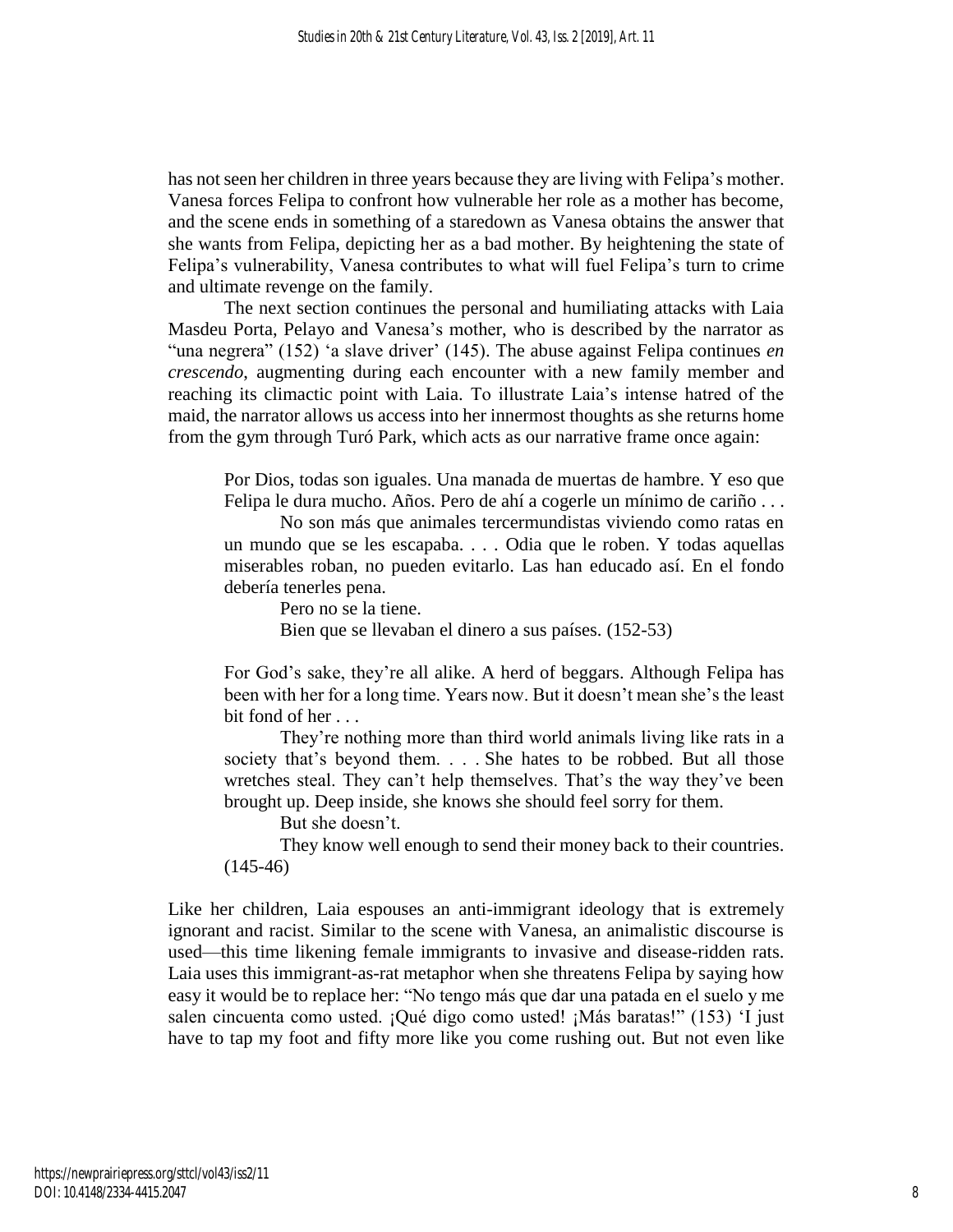you! Cheaper!'(146). Using the rat metaphor, Laia signals the desperation of immigrant women like Felipa willing to work for minimal wages. Although Laia does not necessarily invoke the economic crisis, it is present here as she threatens Felipa with her potential replacements—other immigrants, and perhaps also mothers, in a situation similar to hers. Felipa, then, is not only interchangeable, but also represents how the economic crisis affects immigrant mothers like her. As illustrated in the scene with Vanesa, Felipa's maternal function has been compromised in order to provide for her family, and though Laia is disgusted by the immigrant invaders who are desperately trying to provide for their children, she realizes that she can use their vulnerable state, as well as their financial and maternal despair, to her benefit.

Employing rodent imagery to devalue Felipa, the comparison to invasive rats prepares us for the end of the episode when Laia looks down at Turó Park from her window, the same park that her maid stares at when she cannot sleep. Again, the narrator gives us access to Laia's reflections on the matter: "Aquél es su mundo. El resto puede irse al diablo. Aquel rectángulo verde y los edificios que lo circundan. Ésa es su Barcelona, exclusiva, propia, única. El mundo funciona, a pesar de todas las malditas Felipas" (155) 'This is her world. The rest can go to hell. That green patch and the surrounding buildings. That is her Barcelona, exclusive, unique, her own. The world works, in spite of all the damned Felipas' (148). Here, it is necessary to reclaim the park and more generally, the city of Barcelona from the "Felipas" that have encroached on her territory. In Laia's mind, the danger is that these "Felipas," these immigrant bodies, have come to be, to use Elizabeth Grosz's term, "'citified,' urbanized as a distinctively metropolitan body" (242). Grosz proposes that "the city is an active force in constituting bodies, and always leaves its traces on the subject's corporeality" (250-51). These "Felipas," therefore, are "Barcelonized" against the wishes of Laia, her family, and others who think like her in the host community.

As Robert Davidson explains, "porosity remains a major source of state anxiety that continues to grow more acute as states struggle to maintain borders and, simultaneously, deal with unofficial or illegal residents who, regardless of their status, begin to take part in the daily life of the nation-state" (7). Here, Turó Park represents such porosity as a transient space or "nonspace" where people move about constantly and anonymously  $(4)$ .<sup>7</sup> The park fits into descriptions Davidson has given for other spaces, such as "[a]irports, stations, and hotels," which "are all spaces occupied by those in transit. They are ports of access, staging grounds for activity by nonresidents and hence represent areas of particular concern" (13). Even within a space of leisure like a park, vigilance, containment, and policing contribute to the new inscription of the immigrant body. According to Grosz, this new inscription of the immigrant body is the result "of negotiation of urban spaces by individuals/groups more or less densely packed, who inhabit and traverse them: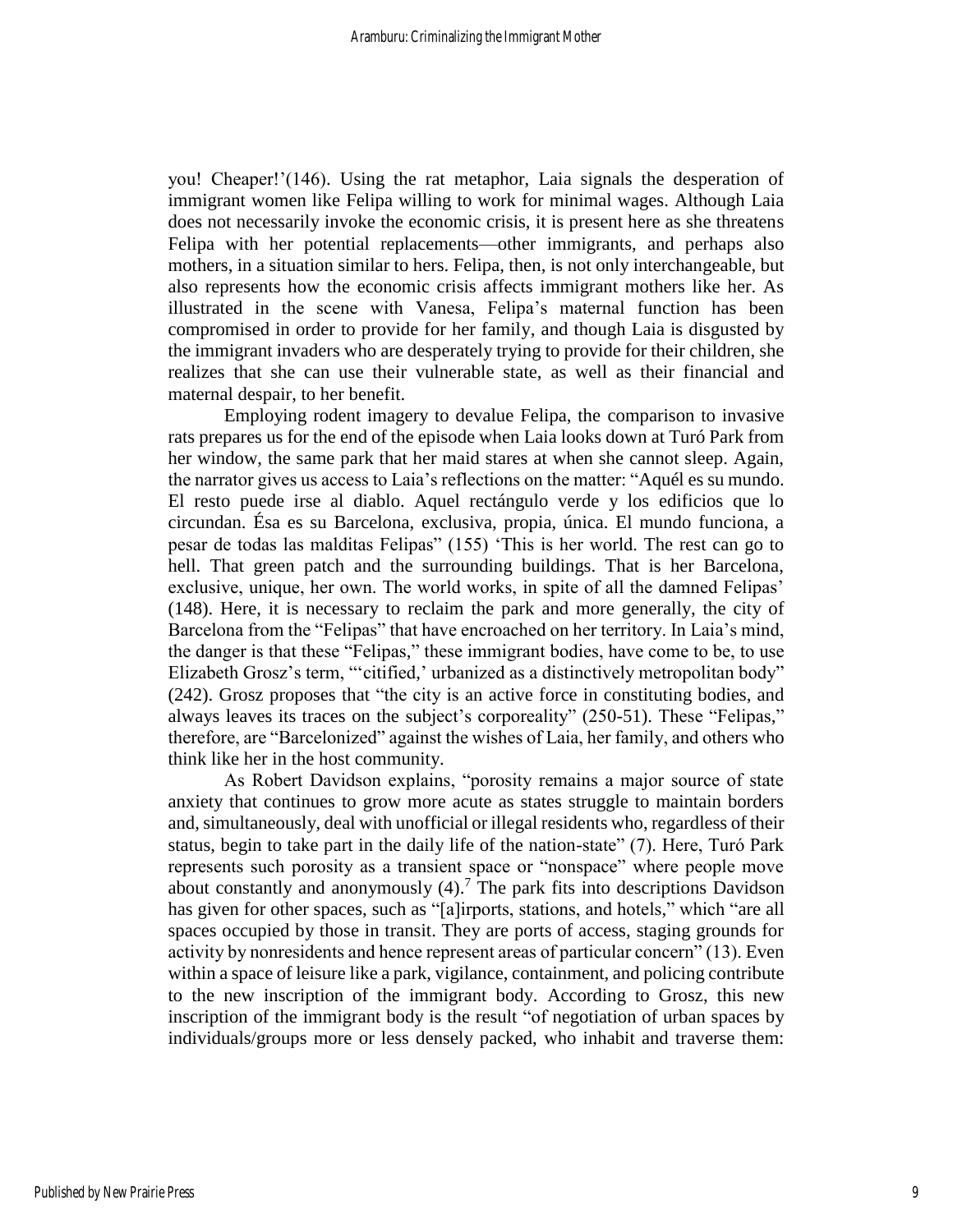each environment or context contains its own powers, perils, dangers, and advantages" (250). Moreover, "the city's form and structure provide the context in which social rules and expectations are internalized or habituated in order to ensure social conformity, or position social marginality at a safe or insulated and bounded distance (ghettoization)" (250). In "Barrios altos," these "Felipas" have infiltrated both the public and private spaces of Barcelona—inhabiting and constantly traversing both—and so a claim to space, and therefore a claim to Barcelona, ensues.

Studying how immigrants are represented in contemporary Spanish films, Ann Davies has noted that the focus in these movies is on space and landscape because interactions with immigrants problematize a claim to space or territory. According to Davies, both the immigrant and the Spaniard "desire to associate with an idea of 'Spain'," to claim "Spain" as their own (143). The answer to these claims to space in the films Davies analyzes is "the disappearance from the screen of the immigrant . . . [or] the rendering invisible of the immigrant in films that purport to be about immigration" (143). Giving the example of how African migrants are utilized in Spanish films about immigration, Davies suggests that the intention will be to have them "erased from that space, leaving the Spaniards to occupy the space and the film; and yet the plots of the films come about precisely because of their trace across the landscape" (144). In Sierra i Fabra's short story, however, this erasure is problematized because the immigrant becomes a body under constant surveillance and abuse, but also a body whose visibility is bothersome, as we see in this episode with Laia. Put differently, Laia is constantly watching Felipa, but is simultaneously perturbed by her visibility. She wants Felipa to be under surveillance, for this allows her to be disciplined and chastised. At the same time, she also desires her invisibility, or her erasure from "her space," so that Laia can "reclaim" Barcelona.

The final section of this first part of the story concludes with José María Masdeu, Laia's fifty-five-year-old husband and father to Pelayo and Vanessa, whom the narrator introduces as "un hijo de puta" (155) 'a son of a bitch' (148). The opening to this section on José María also recounts how some Moroccans recently stole his Rolex and two of his rings, creating a fear that prompts him to stop wearing jewelry though he is relieved that he no longer has to wear his wedding ring (156; 149). The narrator informs us that Felipa is constantly finding clues that José María is unfaithful and that he engages in suspicious business dealings, which draws attention both to his personal and professional corruption. While less dramatic than her encounter with his wife and two children, Felipa's conversation with José María finalizes her criminalization because he will not give her a raise or allow her to visit her children in the Philippines during Christmas. Instead, he chastises her for the idea, "Estamos en recesión, ¿entiendes? Sí, ya sé que no tienes ni puta idea de qué te hablo, pero es así. . . . ¿Pero tú pretendes irte justo en la época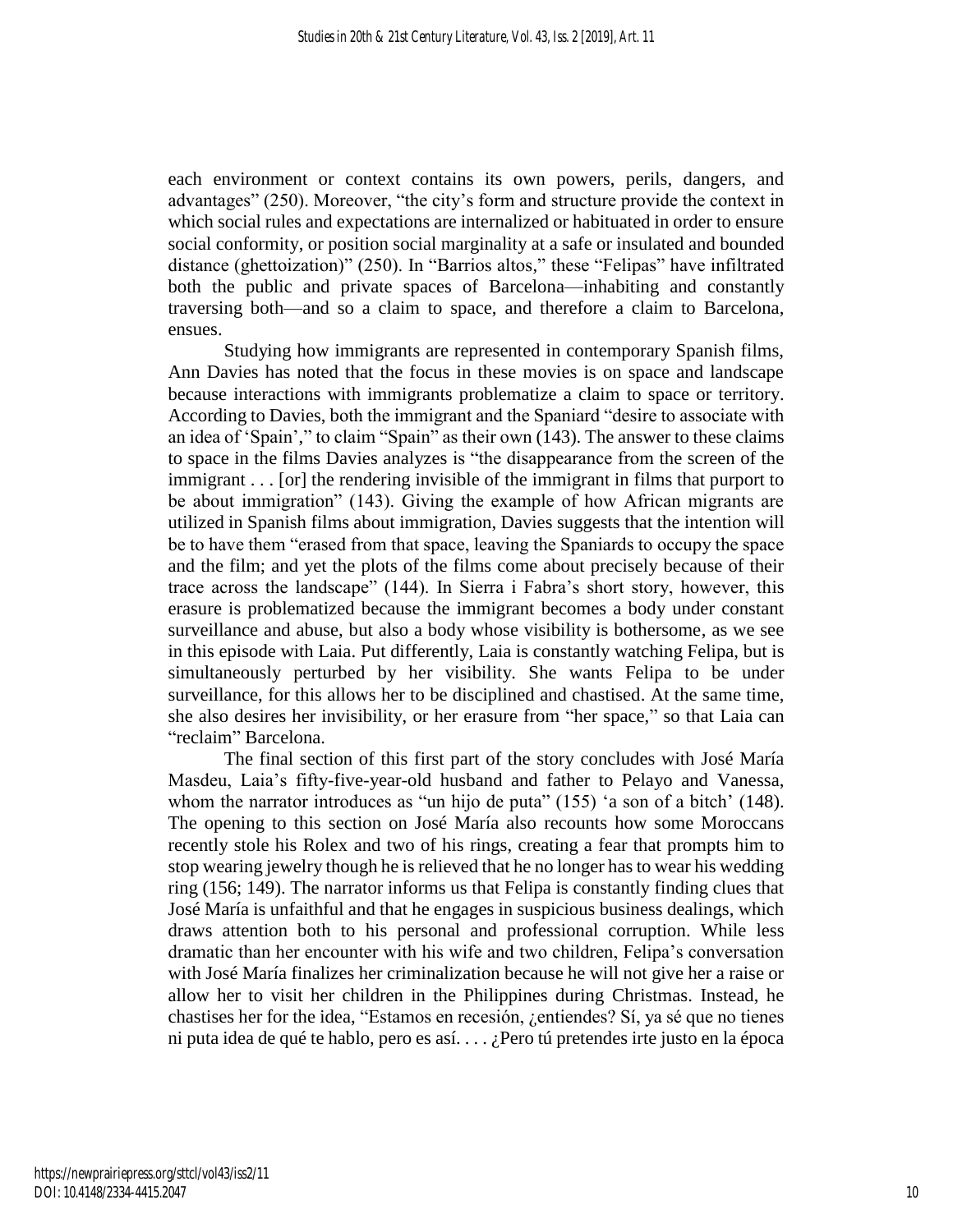en que más trabajo hay en la casa, con las cenas y…? ¡Anda, anda, Felipa, no me marees, *i* vale?" (158) 'We're in a recession, do you understand? Yeah, I know you have no fucking idea what I'm talking about, but that's the way it is. . . . Are you thinking of leaving precisely when there's the most work, with all the dinner parties and . . . ? C'mon, c'mon, Felipa, don't mess with me, okay?' (151). Here, José María points to the effects of the economic crisis on his business and the family, and yet ignores how this same crisis has affected Felipa. In fact, he suggests that Felipa has no idea what he is referring to, thus not only insulting her intelligence, but also signaling how the effects of the crisis on the more vulnerable members of the population are purposefully disregarded.

Pushed to her limits, Felipa "[b]aja la cabeza y sale del despacho. Hace tiempo que ha dejado de llorar sintiéndose peor que una rata, pero esta vez lo hace, en su cuarto, encerrada, hasta que la llaman y sale a escape para ver qué quieren sus amos. Cualquiera de ellos" (158) 'lowers her head and leaves the office. For some time now, she has stopped crying when she feels worse than a rat, but this time she shuts herself in her room and weeps until she's called and has to run out to see what her masters want. Any one of her masters' (152). Again, the symbol of the rat is employed to signify the effects of the mistreatment that she suffers. The inferiority and the vulnerability that she is made to experience devalue her to the point of making her feel worse than the invasive and disease-ridden rodent that she has already been compared to in the previous section with Laia.

While the narrative has been focalized through Felipa, the second part of the story finally centers on her as we obtain our first physical description of the Filipino maid: "Felipa Quijano Quílez tiene treinta y cinco años, pero aparenta cincuenta. Es bajita, de tez aceitunada, ojos dolorosamente cansados, expresión triste, manos gastadas, ánimo gastado, esperanza gastada" (159) 'Felipa Quijano Quilez is thirty-five years old but looks more like fifty. She's short, with olive skin, eyes painfully tired, a sad expression on her face, worn-out hands, worn-out hopes' (152). We note a certain empathy on the part of the narrator, for there is no criticism of Felipa. Instead, we are told how she has informed her family that she will be returning to the Philippines since she has won the Spanish lottery, a sarcastic response on her part that prepares us for the revenge scene that is about to ensue. Moreover, a transformation is noted in Felipa: "[p]orque ya no suda ni tiene miedo. Le ha dado la vuelta a todo. Ahora no es más que una voluntad firme y decidida" (159) 'She doesn't sweat now, she feels no fear. She's worked everything out. Now her will is firm' (152). In a later flashback scene where she speaks to the druggist about what would happen if humans ingested rat poison, we get more clues about Felipa's plan and are reminded that Laia has referred to Felipa and other immigrant women as invasive rodents. Thus, Felipa will poison the family with a product intended to exterminate the unwanted—rats—thereby transforming Pelayo, Vanessa, Laia, and José María into that which must be eliminated.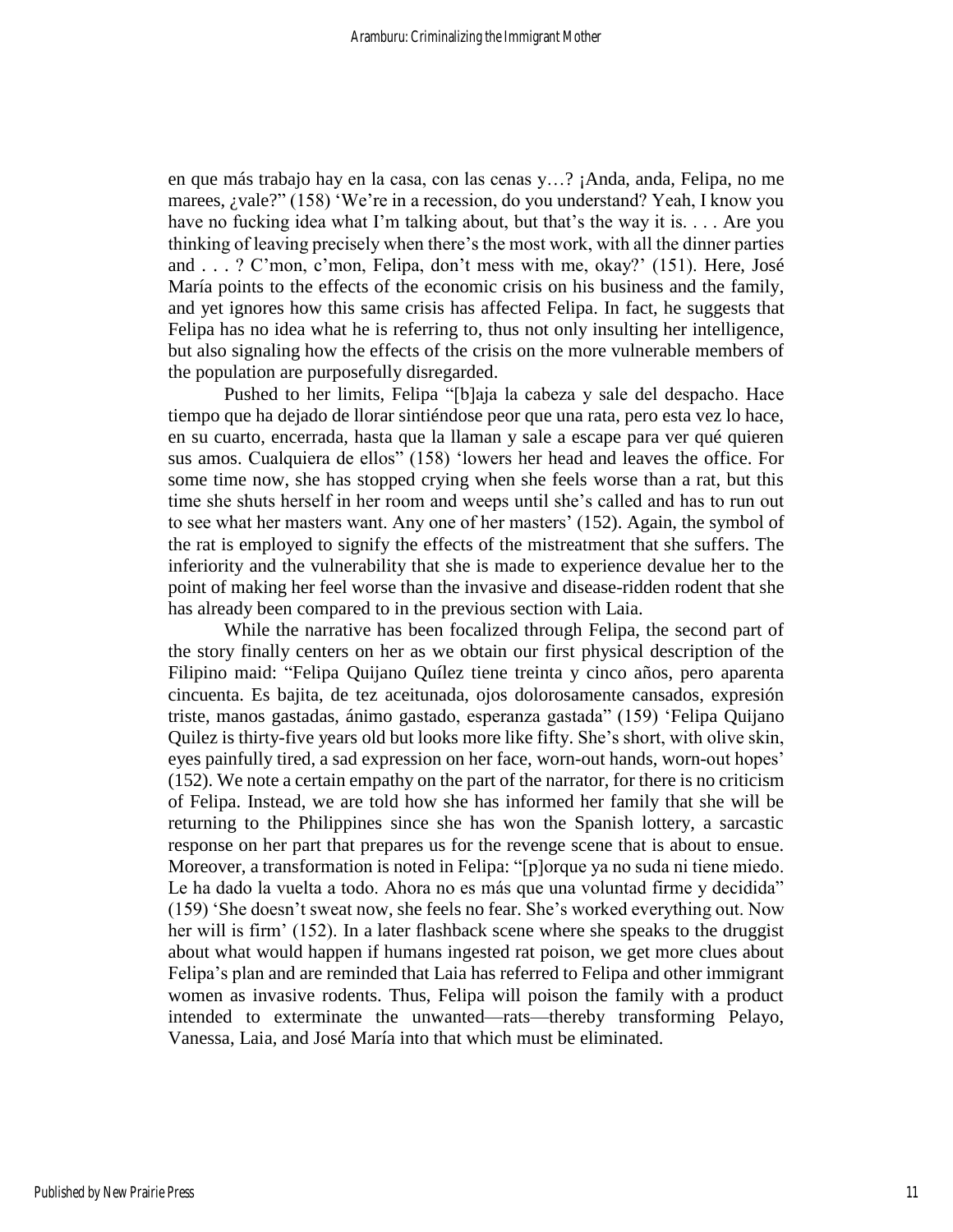The narrative paints a picture of the family's final feast, "[l]a cena de los príncipes" 'A Royal Dinner,' where Felipa has introduced some rat poison into the soup, the wine, and the rest of the dinner upon the recommendation of the unsuspecting druggist (159-60; 153). In this moment, the crime genre pokes fun at itself as the narrative intersperses a flashback between Felipe and the local druggist, who claims to have become an expert in the uses of rat poison, comically noting "que más de un escritor de novelas policiacas le ha preguntado" (159) 'that more than one writer of detective novels has asked him about this' (153). This metatextual commentary on the generic conventions or clichés of crime fiction is complicated in "Barrios altos" because Felipa, previously compared to a rat and both animalized and abused, now utilizes rat poison as her weapon to avenge her victimization. And yet, during the dinner scene, there is a noted lack of abuse, for only José María critiques the bitter-tasting wine. Otherwise, Felipa's revenge plot using the rat poison has worked perfectly, and once they have finished their dinner, she symbolically packs her bags, ready to go home. Her final thoughts that night turn to her children: "es la prueba de que está tranquila. Muy tranquila. Tanto que sueña cosas felices, en casa, con sus hijos. Ninguna agitación. Ningún sobresalto. Más que sorprendente es extraordinario" (160) 'that's the proof she's relaxed. Very relaxed. So relaxed she dreams of happy things, her house, her children. No agitation. Nothing startling. More than surprising, this is all extraordinary' (153). Realizing that she will be able to be a mother to her children once again, what is still more extraordinary is that the meek and passive maid looks indifferently at the dead bodies the next morning, feeling absolutely nothing (160; 154). Tellingly, her only reaction is that she spits on Laia's cadaver.

As she prepares to leave the high-class apartment, Felipa looks at the park for a final time: "el Turó Park, los jardines del Poeta Eduardo Marquina. Eso sí lo va a echar de menos. En efecto, es el parque más bonito de Barcelona" (161) 'Turó Parc, the poet Eduard Marquina's gardens. This she will miss. It's undoubtedly the prettiest park in Barcelona' (154). The park, a testament to the politics of vulnerability that have governed her life with the family, now marks the completion of this segment. As Felipa gazes at the park that has been the setting for the family's abuse and cruelty towards her, the narrator comments on how Felipa's "rostro no denota emoción alguna. Tampoco siente culpa. En su país a los cerdos se les mata de forma menos piadosa. Lo único que sabe, y esa creencia aumenta por momentos, es que se siente libre. Libre" (161-62) 'face shows no emotion. She doesn't feel guilty either. In her country, they kill pigs in less pious ways. The only thing she knows, and this certainly increases by the minute, is that she is free. Free' (155). Beyond a tool for narrative framing, the park frames the criminal woman's transformation—from vulnerability to criminalized resistance. Completely indifferent and without guilt, Felipa's criminalization has gone hand-in-hand with a dehumanizing performance, with a hardening that the narrator validates by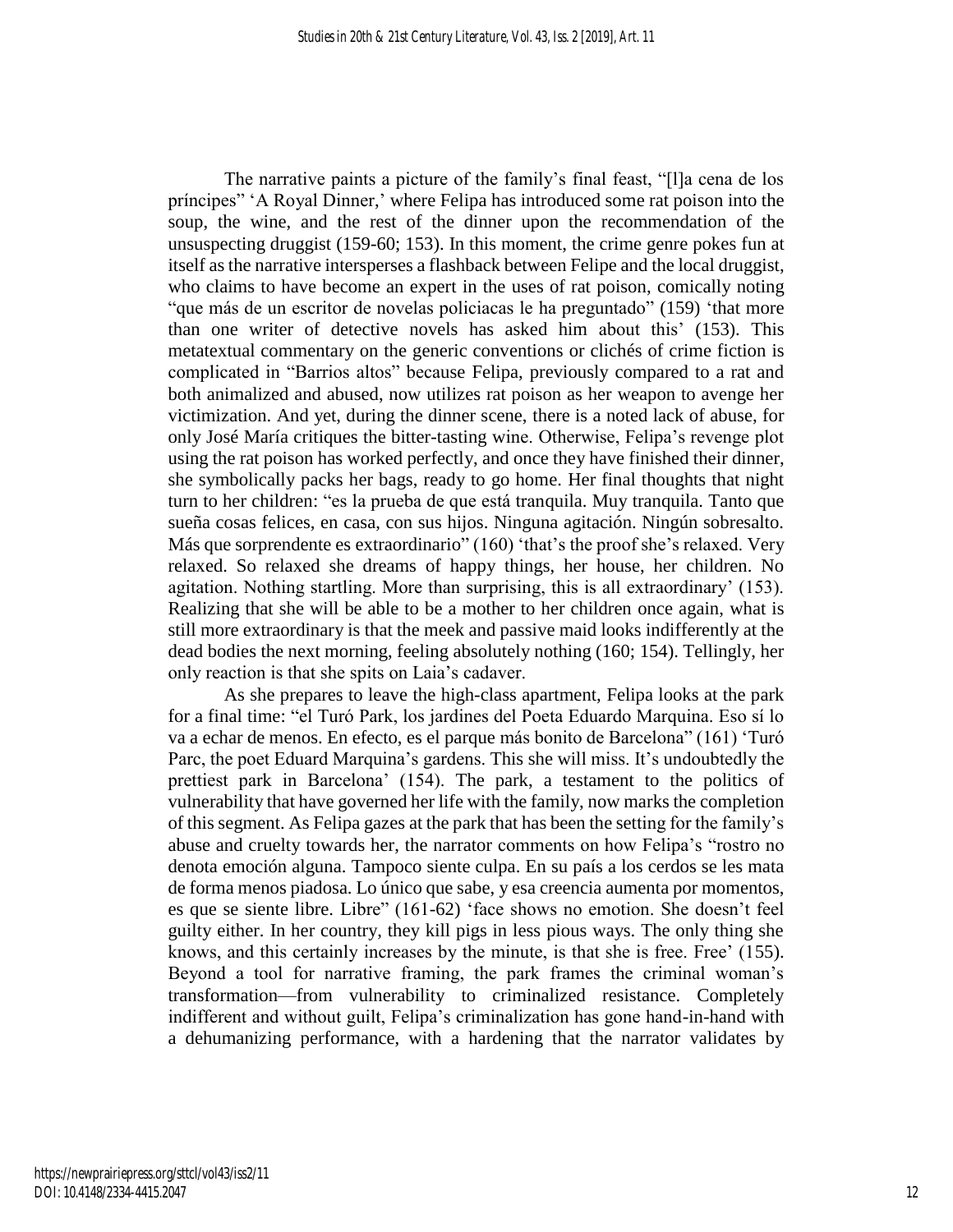referring to the injustices that she has suffered as a female migrant domestic worker for this high-class Barcelona family.

In speaking about Felipa's criminal transformation, we are reminded of Judith Butler's argument in *Precarious Life*, where she claims that

[w]hen we consider the ordinary ways that we think about humanization and dehumanization, we find the assumption that those who gain representation, especially self-representation, have a better chance of being humanized, and those who have no chance to represent themselves run a greater risk of being treated as less than human, regarded as less than human, or indeed, not regarded at all. . . . It would seem that personification does not always humanize. For Levinas, it may well evacuate the face that does humanize; and I hope to show, personification sometimes performs its own dehumanization. (141)

Giving a "face" to the female migrant domestic worker, as Butler suggests about other marginalized groups, does not necessarily humanize in each instance, and "if it is humanizing in some instances, in what form does this humanization occur, and is there also a dehumanization performed . . . ?" (*Precarious Life* 143). In order to focalize this story through the immigrant mother, to represent her criminalization the potential for dehumanization must also be present, for "violence is engendered in representation," to use Teresa de Lauretis's terminology, where a discursive "technology" must be responsible (33). De Lauretis accentuates that "[t]he very notion of a 'rhetoric of violence,' . . . presupposes that some order of language, some kind of discursive representation is at work not only in the concept 'violence' but in the social practices of violence as well" (32). The same narrative rhetoric that illustrates Felipa's step-by-step criminalization and provides the justification for her murder of the family, a humanizing discourse, must conversely depict a sort of dehumanization at the end because the violence in the way that she is continuously positioned as a vulnerable subject also engenders her criminal act. There is, henceforth, a rebelling against these new politics of vulnerability and othering of the socioeconomic crisis that results in a revenge narrative in "Barrios altos."

For Gentry and Sjoberg, "the mother narratives are used as a way of minimizing women's participation in political violence. . . . they fail to see women as agents who are influenced, enabled and constrained by their wider context" (91). Sierra i Fabra's short story, however, adapts and responds to the mother narrative by combining it with a narrative of vulnerability that moves beyond victimization into the realm of criminalization and violence. Felipa acts out purposefully—it is beyond a maternal instinct, but more so, a call to action due to the precarious situation that she is unable to escape because of her condition as a female migrant domestic worker. Here, I am referring once again to Butler's *Precarious Life*, where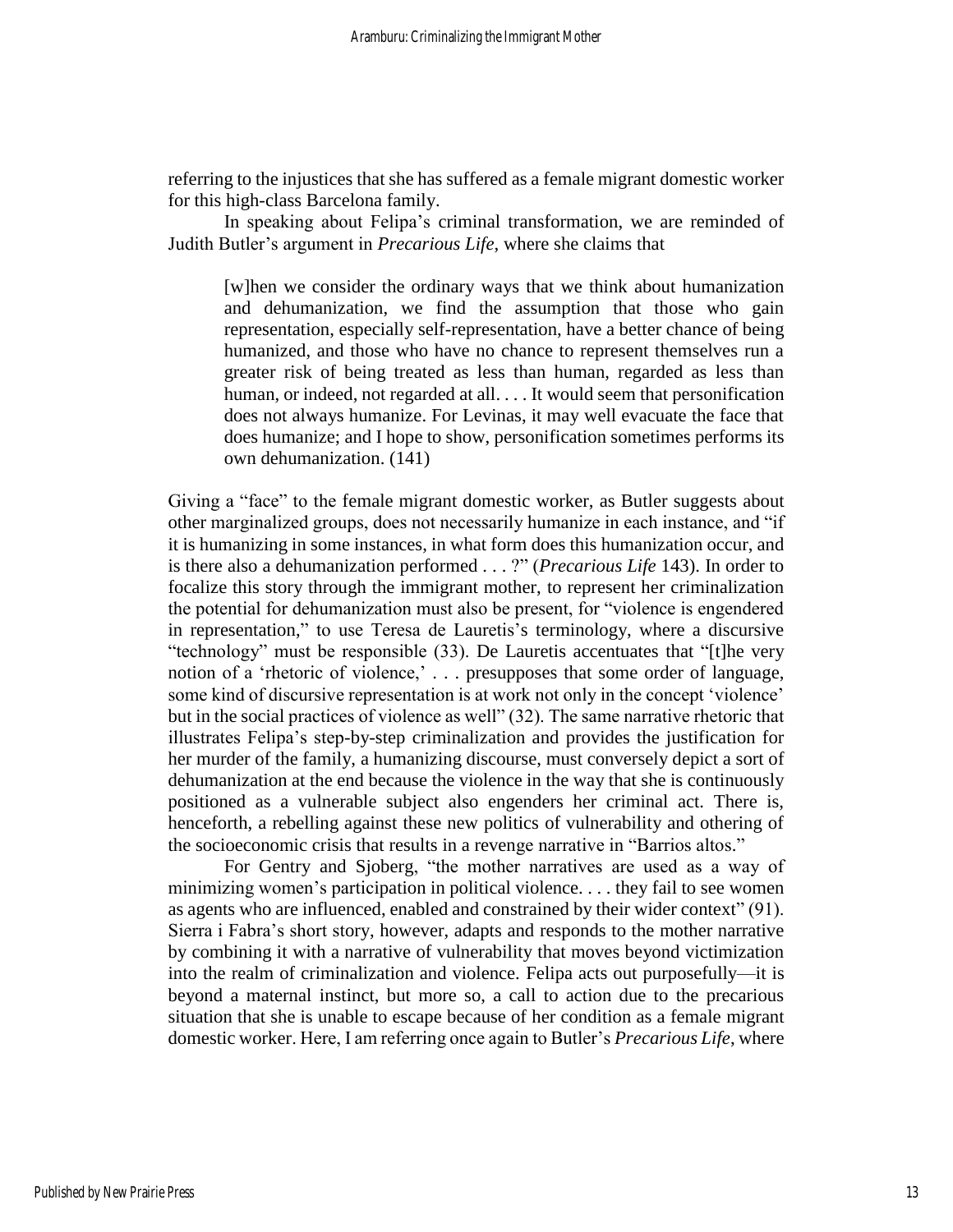she contends that human relationships are in some ways defined by or based on conditions of vulnerability, which delimit the human condition. This "return[s] us to the human where we do not expect to find it, in its frailty and at the limits of its capacity to make sense" (*Precarious Life* 151).

While there is a representation of Felipa's precarious situation as a female migrant domestic worker that seeks to humanize and make her visible, vulnerability has a dual function in this text—it exposes her condition as a victim, but also becomes an instrument for criminalization. Vulnerability is responsible for the hybrid condition of this character as a victim-criminal. The narrative encourages the reader's ambivalent response to Felipa's crime first by condemning the abusive family's racist, anti-immigrant discourse and then by collapsing the border between victim and criminal. As the narrative fosters our proximity to Felipa instead of allowing for an analytic distance, it compels the reader to question whether we justify the protagonist's crime, problematizing Felipa's guilt as a murderer by underscoring her condition as an abused and marginalized migrant domestic laborer. Put differently, the narrative complicates and then blurs the border between innocence and guilt by not only giving visibility to the migrant domestic worker who remains (or is expected to remain) socially invisible, but also by evoking the reader's empathy towards Felipa as an immigrant mother who is trying to provide for her family. What is more, in "Barrios altos" the borders of the maternal itself come to be disturbed as the boundaries between mother-as-victim and mother-ascriminal have been erased. Crime fiction is a genre that has always been open to contamination and a blurring of generic borders, and this is made clear in "Barrios altos," where the boundaries between victimization and criminalization, mother and avenger, and guilt and innocence are likewise disturbed. In "Barrios altos," the return "to the human," which in this story means giving representation to the female migrant domestic worker and mother, occurs through criminalization and violence. We find "the human" where we do not expect to find it, where it perhaps does not make sense—in the criminal act.

#### **Notes**

1. In criminal narratives as well as in other generic forms, maternal characters continue to oscillate between the domestic angel and the monstrous mother, according to E. Ann Kaplan, who suggests that the tradition has been to create films and television programs "to control fears about the mother" (132). As Barbara Creed emphasizes in her study of female monstrosity in film, "[t]he monstrous mother is central to a number of horror texts. Her perversity is almost always grounded in possessive, dominant behaviour towards her offspring, particularly the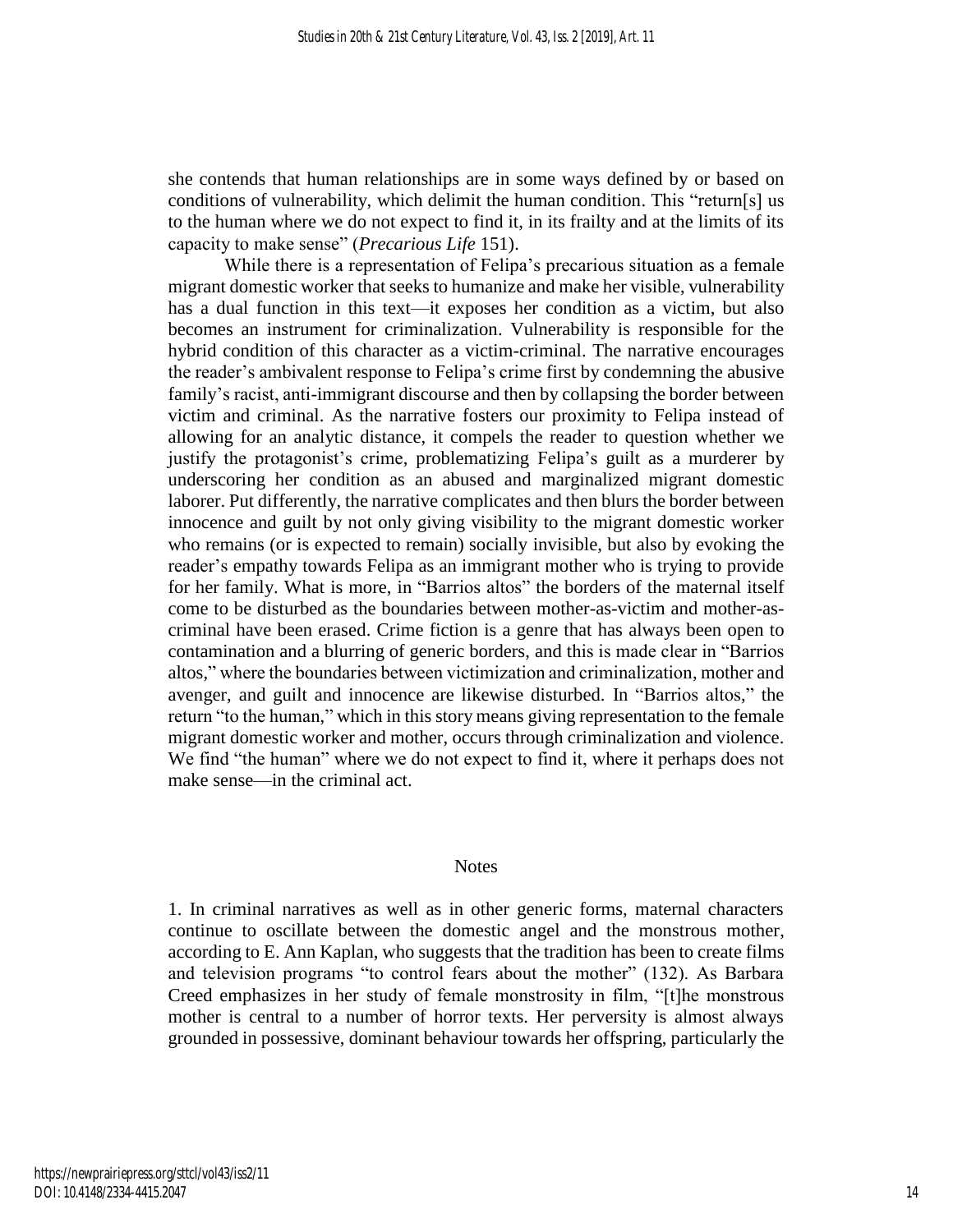male child" (139). The popularity of the castrating mother in horror films, notes Creed, stems from male fears associated with the *vagina dentata*, which "play on the fear of castration and dismemberment" (107). Though referring to a symbolic castration, the idea behind this monstrous mother is that she engulfs or consumes her child's identity (107).

2. To name just a few of these short story crime fiction anthologies of the past six years: *Barcelona Noir* (2011) (*Barcelona negra* 2013) edited by Adriana V. López and Carmen Ospina, *La ciudad vestida de negro* ('The City Dressed in Black' 2012) edited by David G. Panadero, *Todos son sospechosos* ('All Are Suspects' 2014) edited by Laura González and Xavier Borrell, *Lecciones de asesinos expertos* ('Lessons from Expert Killers' 2016) edited by Anxo do Rego, and *Barcelona Negra* and *Madrid Negro* both published in 2016 and edited by Ernesto Mallo. Female crime short story anthologies include *Fundido en negro* ('Cast in Black' 2014), edited by Inmaculada Pertusa Seva, and the anthologies edited by Anna Maria Villalonga, *Elles també maten* ('Women Also Kill' 2013) and *Noves dames del crim* ('New Women Writers of Crime Fiction' 2015).

3. Suzanne Keen defines empathy in the novel as "a vicarious, spontaneous sharing of affect, [which] can be provoked by witnessing another's emotional state, by hearing about another's condition, or even by reading" (4).

4. With respect to frameworks that enhance the vulnerable state of certain others, Butler, Gambetti, and Sabsay clarify that "'others' may be exposed to vulnerability as a way of shoring up power, but vulnerability can also be claimed by those who seek to rationalize the subjugation of minorities" (4).

5. In a 2014 interview with Carles Geli, Villalonga emphasizes that womancentered crime fiction signals the mechanism that leads someone to kill or to be the victim, to know why this violence occurs and not so much the detail of how; the psychological and human factor is sought more than the how it occurred.

6. All translations are by Achy Obejas from "A High-End Neighborhood" in *Barcelona Noir* (2011). The English edition was published prior to the one in Castilian. From the story's opening sentence, we can already ascertain where the narrator's sympathies lie, as Pelayo is described as "un cabrón" (145) 'a bastard' (138). It is not at all surprising that we obtain a very unflattering physical and mental description of the boy following this first description.

7. For more on the non-space, see Marc Augé's book, *Non-Places*.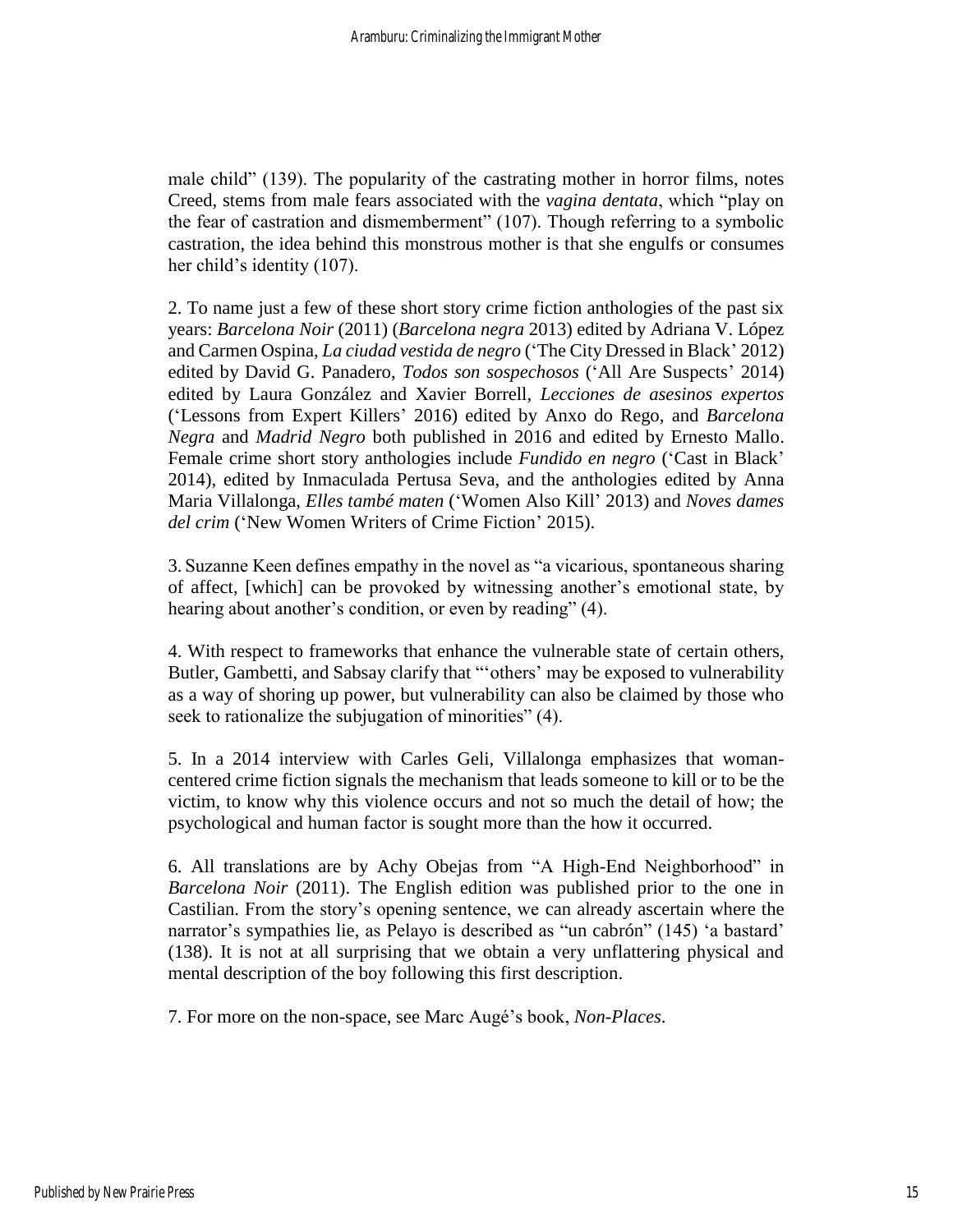#### Works cited

- Agra Romero, María Xosé. "Violencia(s): hacer correr la sangre." *Tras la pista: narrativacriminal escrita por mujeres*, edited by Elena Losada Soler y Katarzyna Paszkiewicz, Icaria, 2015, pp. 19-40.
- Augé, Marc. *Non-places: Introduction to an Anthropology of Supermodernity*. Translated by John Howe, Verso, 1995.
- Butler, Judith. *Precarious Life: The Powers of Mourning and Violence*. Verso, 2004.
- ---, Zeynep Gambetti, and Leticia Sabsay. "Introduction." *Vulnerability in Resistance*, edited by Judith Butler, Zeynep Gambetti, and Leticia Sabsay, Duke UP, 2016, pp. 1-11.
- Caruth, Cathy. *Unclaimed Experience: Trauma, Narrative, and History*. Johns Hopkins UP, 1996.
- Creed, Barbara. *The Monstrous Feminine: Film, Feminism, Psychoanalysis*. Routledge, 1993.
- Davidson, Robert. "Spaces of Immigration 'Prevention': Interdiction and the Nonplace." *Diacritics*, vol. 33, no. 3/4, Autumn-Winter 2003, pp. 2-18, *JSTOR*, [www.jstor.org/stable/3805801.](http://www.jstor.org/stable/3805801) Accessed 5 Nov 2017.
- Davies, Ann. *Spanish Spaces: Landscape, Space and Place in Contemporary Spanish Culture*. Liverpool UP, 2012.
- de Lauretis, Teresa. *Technologies of Gender: Essays on Theory, Film, and Fiction*. Indiana UP, 1987.
- do Rego, Anxo, editor. *Lecciones de asesinos expertos*. La Esfera Cultural, 2016.
- Geli, Carles. "El 'Femicrime', una tendencia en alza en la novela policiaca." *El País*, 31 Jan 2014, elpais.com/cultura/2014/01/30/actualidad/1391112276\_ 886956.html. Accessed 9 Jan 2017.
- Gentry, Caron E., and Laura Sjoberg*. Beyond Mothers, Monsters, Whores: Thinking about Women's Violence in Global Politics*. Zed Books, 2015.
- González, Laura, and Xavier Borrell, editors. *Todos son sospechosos: antología criminal*. Pan de Letras Editorial, 2014.
- Grosz, Elizabeth. "Bodies-Cities." *Sexuality and Space*, edited by Beatriz Colomina, Princeton Architectural Press, 1992, pp. 241-54.
- Kaplan, E. Ann. "Motherhood and Representation: From Postwar Freudian Figurations to Postmodernism." *Psychoanalysis & Cinema*, edited by E. Ann Kaplan, Routledge, 1990, pp. 128–42.
- Keen, Suzanne. *Empathy and the Novel*. Oxford UP, 2007.
- Lino, Shanna. "Mediated Moralities of Immigration: Metaphysical Detection in Marta Sanz's *Black, black, black*." *African Immigrants in Contemporary Spanish Texts: Crossing the Strait*, edited by Debra Faszer-McMahon and Victoria L. Ketz, Routledge, 2016, pp. 37-51.